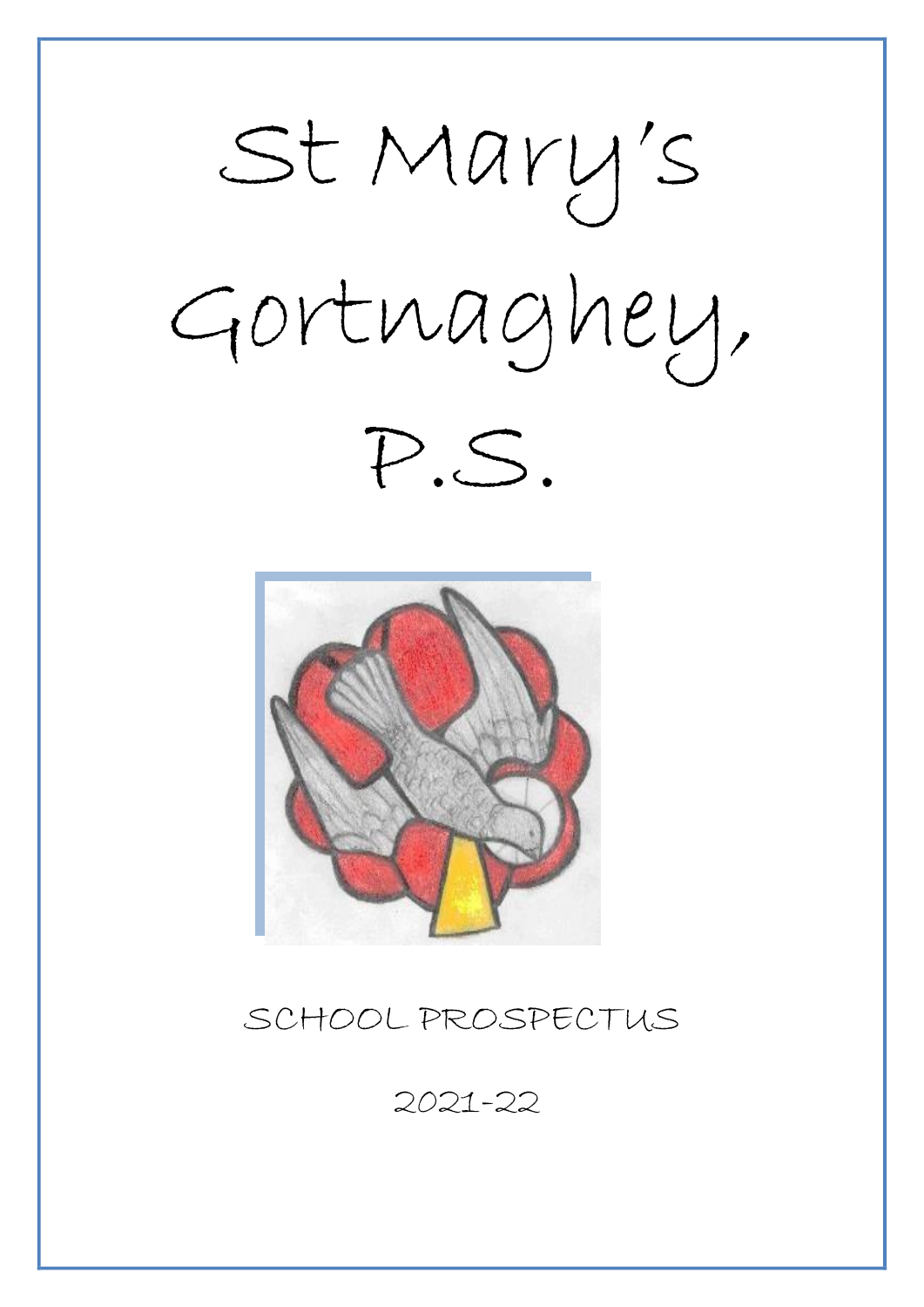

# Welcome to St Mary's Gortnaghey, P.S.

Our original school opened in 1891 and is in a beautiful rural setting in Gortnaghey Village, four miles from the town of Dungiven. The current building opened in 1983 and we enjoy a bright and well equipped school in lovely surroundings. It is a '**community school'** active in the heart of the community and is locally referred to as 'the best little school in Ireland!'

The school has a long and proud history and the staff endeavour to live up to our reputation as a child centred school, which ensures that each pupil achieves their potential in a nurturing, caring and faith based environment.

Currently the school caters for 73 pupils with a teaching staff of 5; they are enthusiastically supported by six Classroom Assistants, Caretaker, Secretary and a School Meals Supervisor.

St Mary's Gortnaghey P.S. is a co-educational school catering for pupils from 4-11 years. It is proud of its caring, happy and friendly ethos and we work closely with parents and the local community. The school has 'state of the art' equipment with computers, IPads and interactive whiteboards in each classroom and a fully equipped, modern ICT suite.

The school grounds are spacious and well maintained and provide a stimulating environment for play and recreation. Primary One and Two children have access to a bright and stimulating Outdoor Structured Play Area and Dynamic and Gym area on the school grounds. The school also has access to the Community Centre and Gortnaghey Play Park.

The school is well supported by the community, the local parish and St. Colm's GAC, Drum. Sport plays a significant part of the curriculum and ensures healthy and active pupils.

We are fortunate to receive funding for Extended Schools programmes and participate in a successful Shared Education programme with two local schools.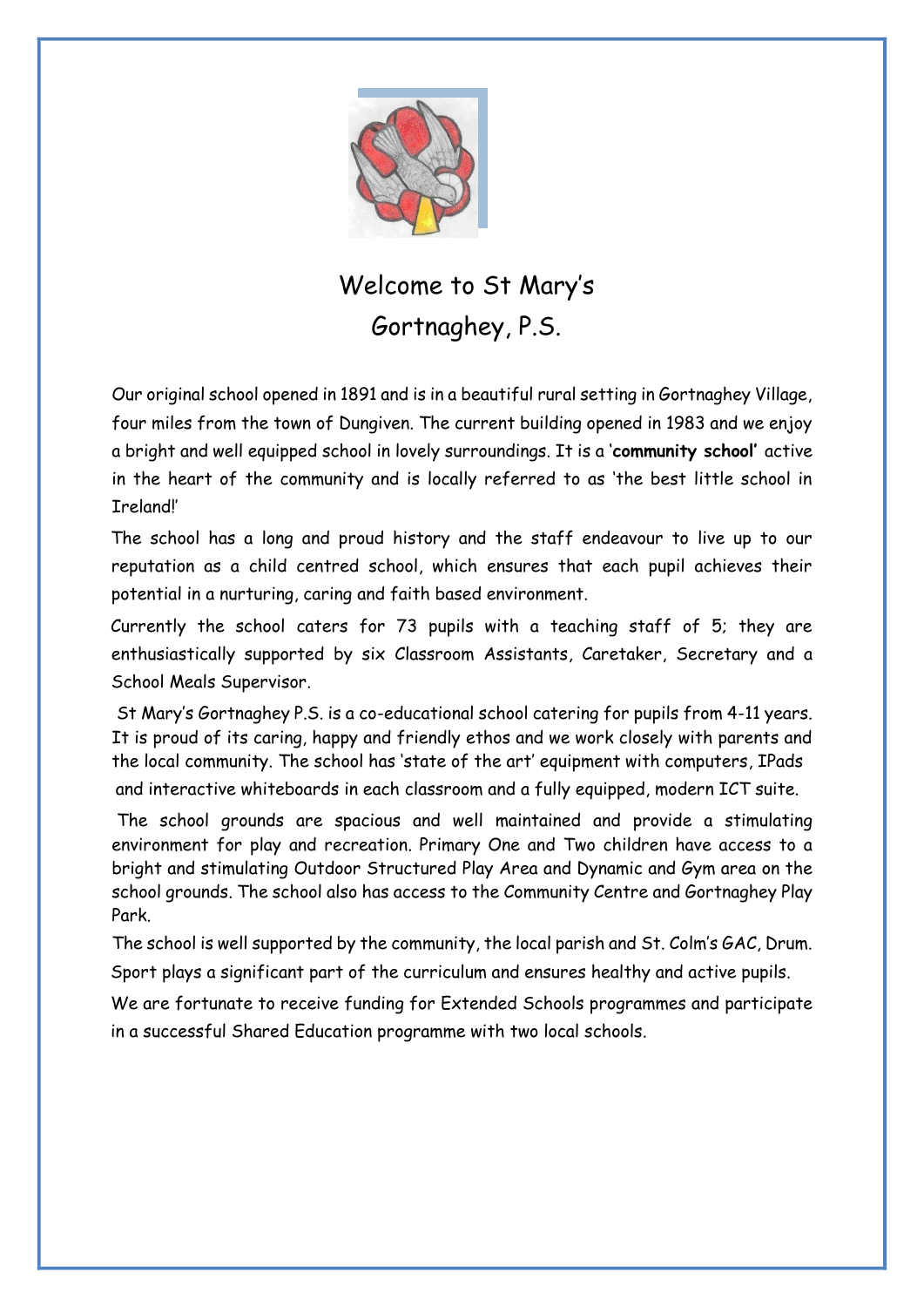## **SCHOOL VISION**



*As a staff, we are all aware of our school's collective past and present achievements. We are striving to contribute for the benefit of future generations to that legacy. In order to empower young people to develop their potential and to make informed and responsible decisions throughout their lives, St. Mary's Gortnaghey PS will help children to:*

- achieve values and beliefs in keeping with the school's Catholic ethos
- become autonomous, to grow in self-confidence and begin to establish a sense of independence
	- develop their full potential in all areas of their development and foster respective strengths and talents
		- develop respect for themselves and their environment
		- develop appropriate literacy skills and to nurture a love of reading
- develop mathematical concepts and skills and know how to apply and use them in everyday life
	- become adept in the safe use of ICT as a means for lifelong learning and communication
- appreciate how others have communicated through the arts and encourage them to utilise the arts for self-expression
	- develop a knowledge, understanding and respect of the world and its varied cultures including an awareness of their own culture and identity
- attain and demonstrate high standards of behaviour and cultivate a positive work ethic
	- develop an awareness of healthy lifestyles, options and choices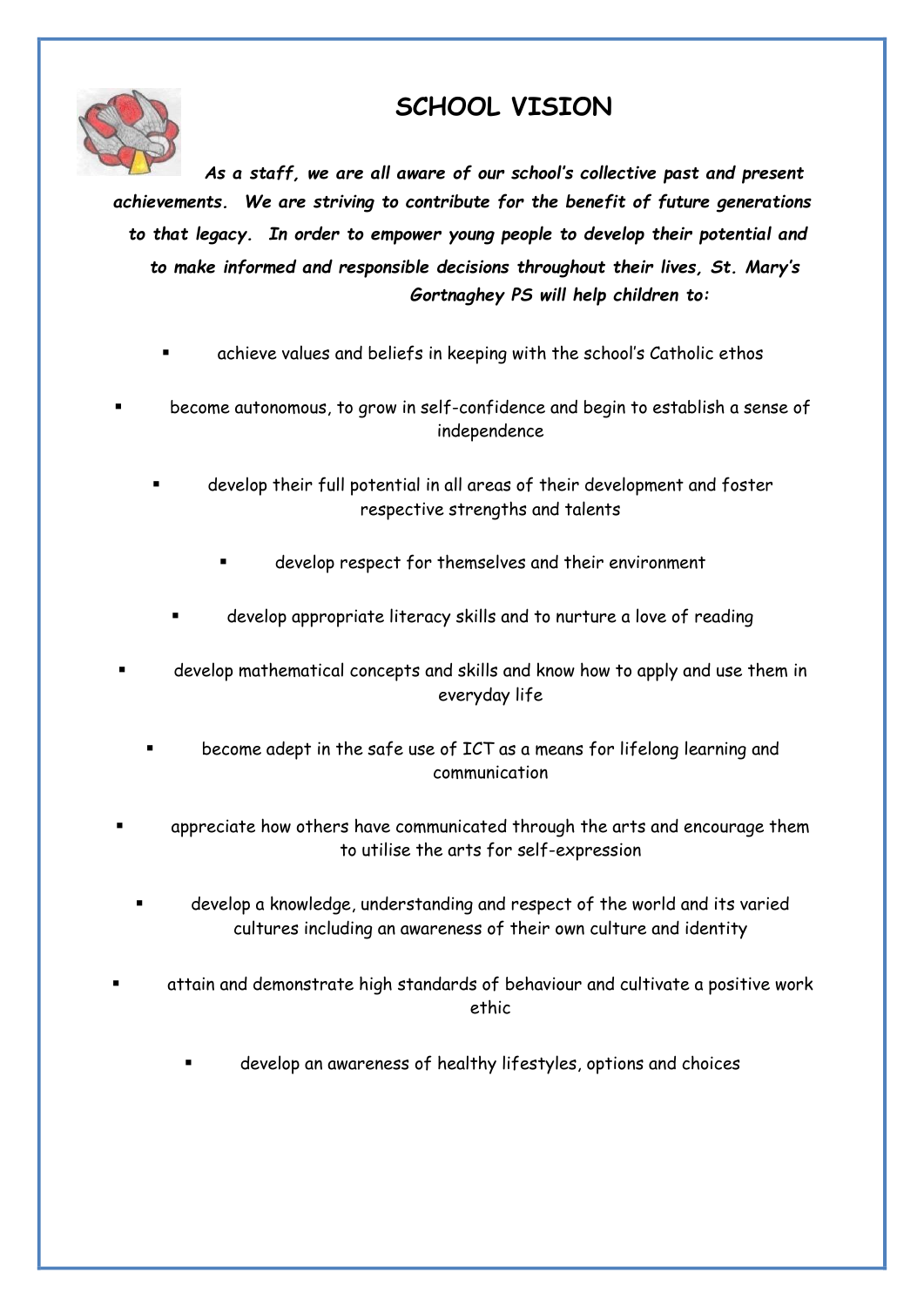

# General School Information

Title: St Mary's Gortnaghey Primary School

Address: 82 Gortnaghey Road Dungiven Co Derry BT47 4PZ

Telephone: 028 777 41984

E-mail: info@gortnagheyps.dungiven.ni.sch.uk

Principal: Mrs Mary Jackson Mrs Grainne McIlvar (Acting Principal 2021-22)

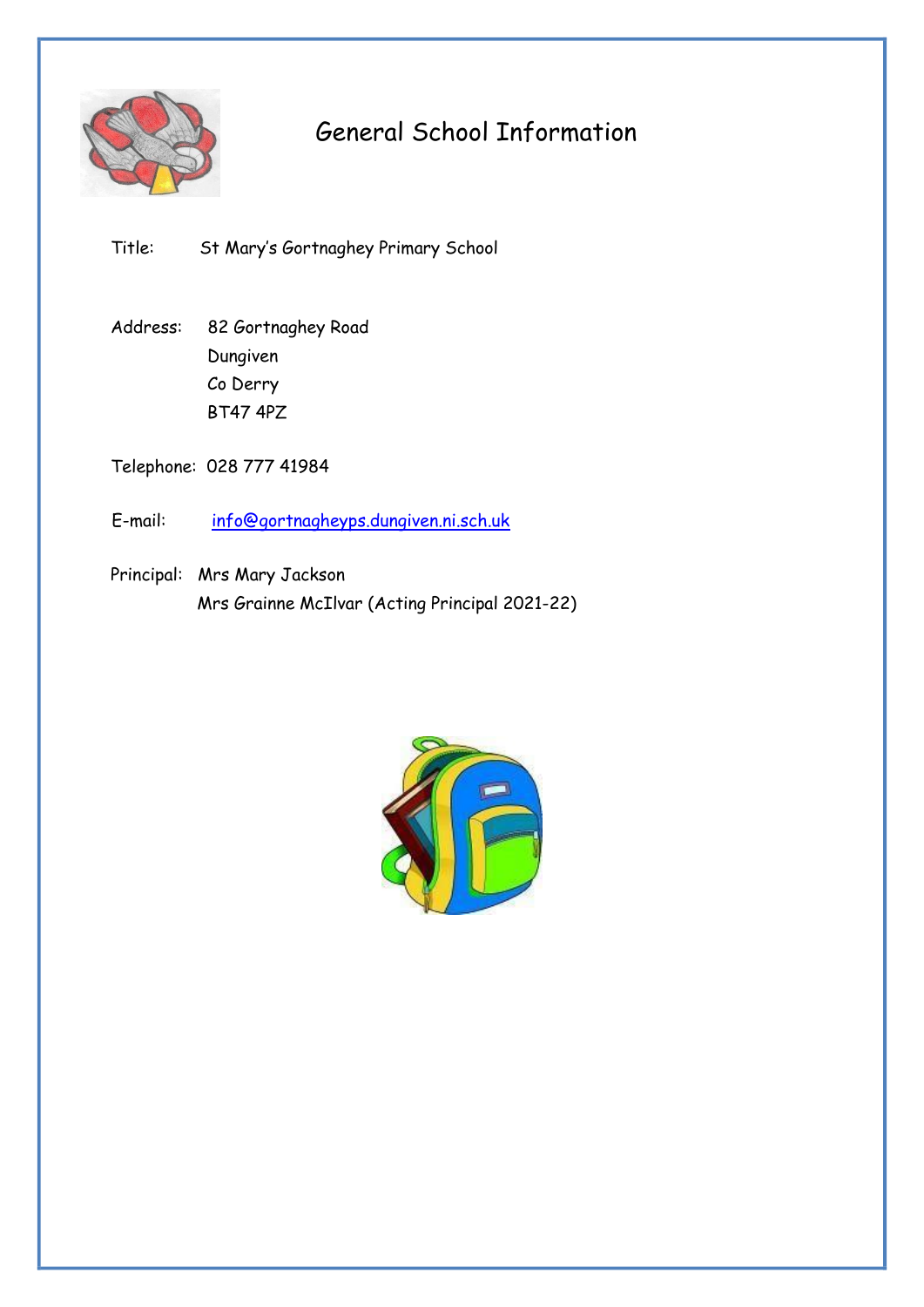## **The Board Of Governors**

The Board of Governors oversee the general running of the school and are ultimately responsible for the education provided.

The school attempts to attract members with as wide a range of experience as possible on its Board of Governors. The term of office of the Board of Governors is four years.

Parents have an opportunity to become a Governor. Parents can be proposed and elected to the Board of Governors and elections are held once every four years.

### **Current members of the Board of Governors**

| <b>Representing DENI</b>      | Mr Cormac McCloskey (Chairperson) |  |
|-------------------------------|-----------------------------------|--|
|                               | Fr Joseph Karukayil               |  |
| Nominated by Trustees         | Mrs Aine Hazlett                  |  |
|                               | Mrs Noeleen O'Hara                |  |
|                               | Mr Shane McCartney                |  |
|                               |                                   |  |
|                               | Mrs Nolene Burke                  |  |
| Nominated by EA               | Miss Julie McCullagh              |  |
|                               |                                   |  |
|                               | Mr. Eugene Mc Manus               |  |
| <b>Elected by Parents</b>     |                                   |  |
|                               | Ms. Orla Doherty                  |  |
| <b>Teacher Representative</b> |                                   |  |
|                               | Mr Grainne McIlvar (Secretary)    |  |
| <b>School Principal</b>       |                                   |  |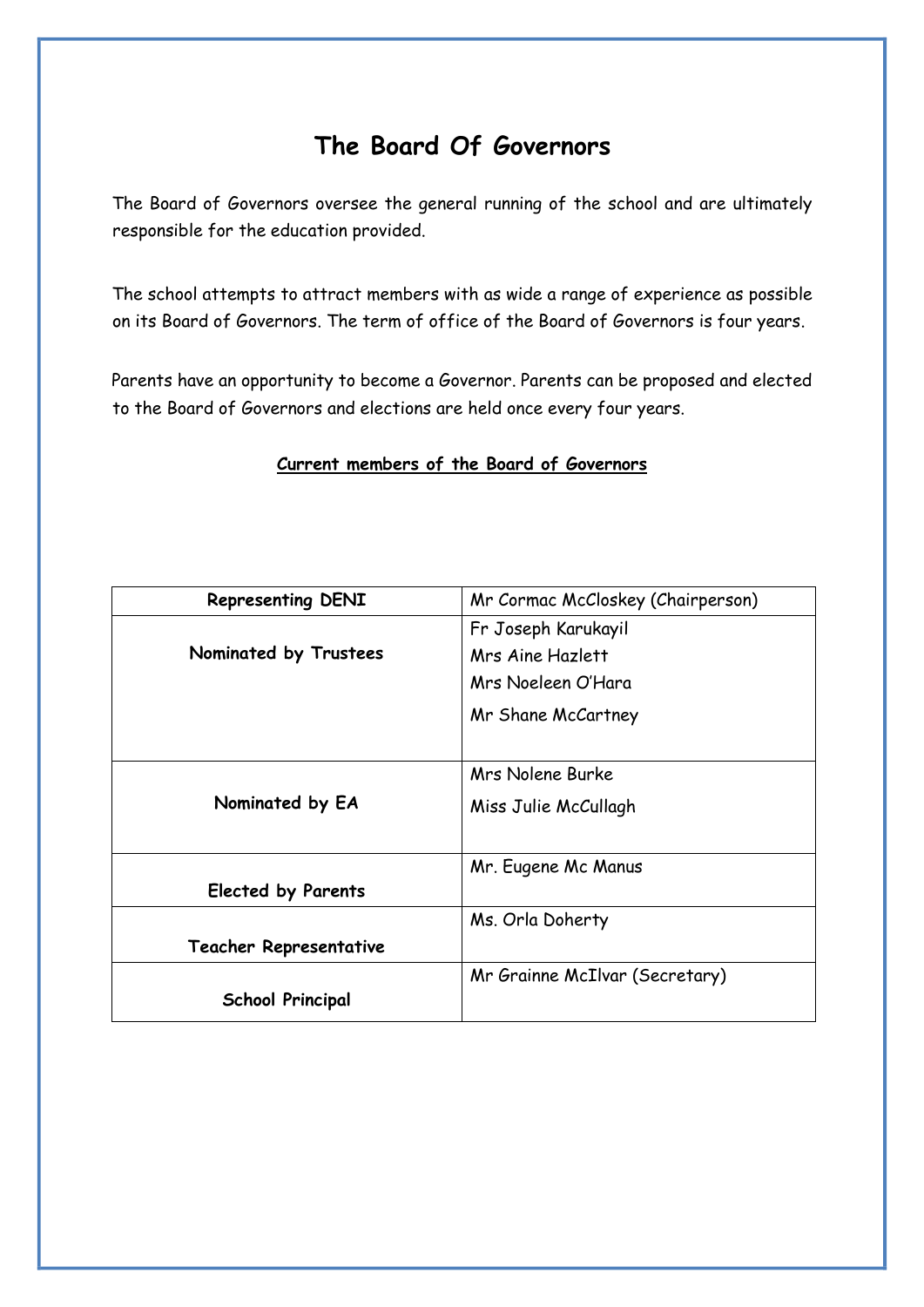

## Members of Staff:

 **Principal** Mrs Mary Jackson Mrs Grainne McIlvar (Acting Principal 2021-22)

#### **Teachers**

Mrs Grainne McIlvar Mr Nathan O'Kane Ms. Orla Doherty Mrs Ciara Walsh Mrs Catherine Craig

### **Associate Staff**

**School Secretary** Mrs Nuala Mc Intyre

#### **Classroom Assistants**

Mrs Noreen Murphy Miss Claire Carton Mrs Katrina Archibald Miss Aine McCartney Mrs Josephine O'Neill Mrs Geraldine Granleese

### **Breakfast Club Supervisors**

Mrs Noreen Murphy Mr Seamus McConway

**Caretaker** Mr Seamus McConway

**Canteen Supervisors** Mrs Marina McEleney Mrs Noreen Murphy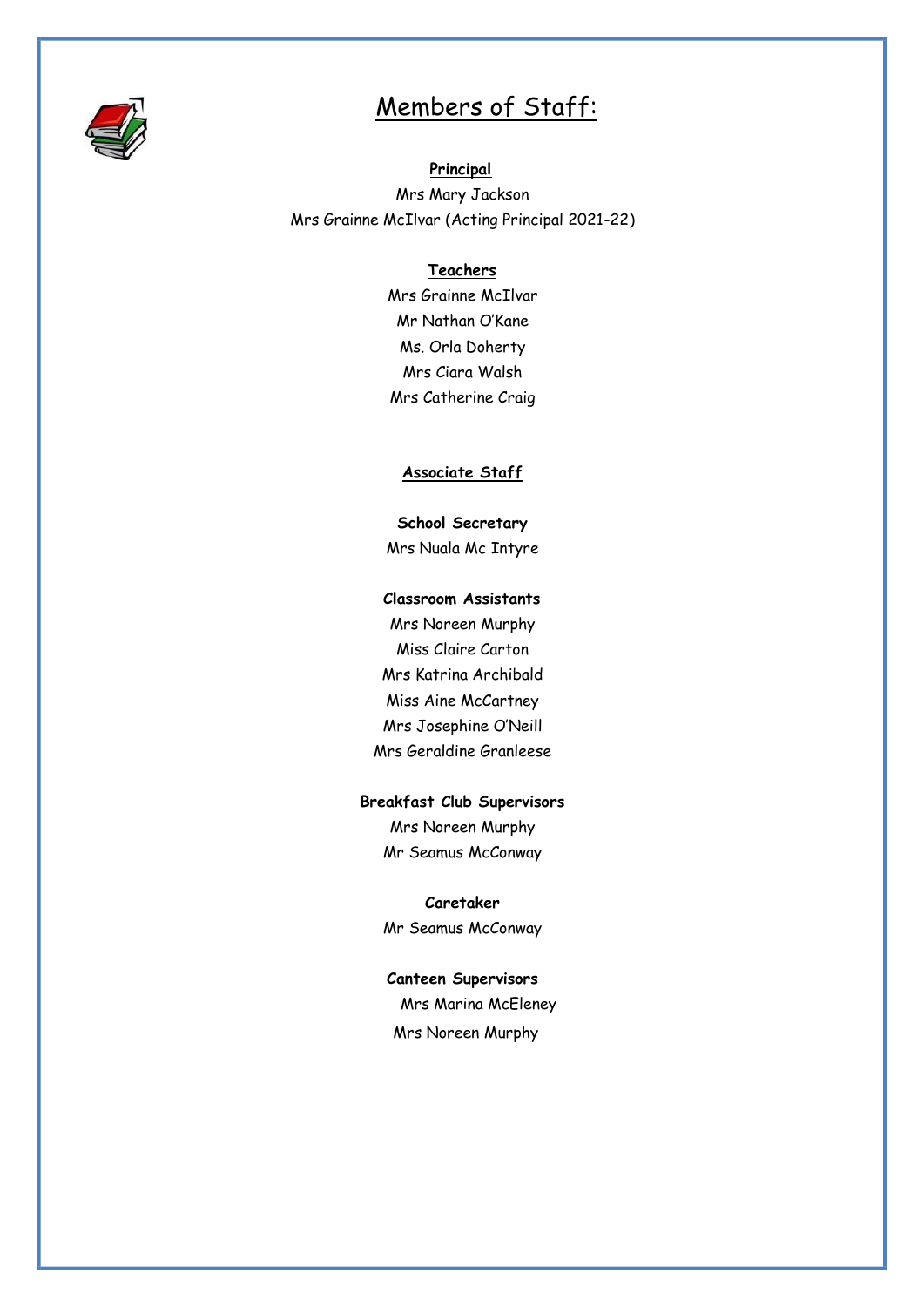

## **SCHOOL TIMETABLE**



**Arrival Time**: **- 8.00am- 8.55am- Breakfast Club 8.55am-9am** Arrival **in school**

Parents are asked to arrange for children to arrive in school not earlier that 8.55am but before 9am, unless they are attending Breakfast Club.

**Morning Break**: - **10.45am-11am** 

## **Lunch: - 12.30pm-1.15pm (school dinners charged at £2.60)**

**Class Ends**: - P1 children will have a staggered start to the school year. For part of September class for P1 will end at 12.30pm and then 2pm.

For P2 children class ends at **2pm**

For P3 - P7 class ends at **3pm** 

## **Morning Break**:

All children have a supervised morning break of 15 minutes.

## **Healthy Eating and Exercise**

In St. Mary's Gortnaghey we promote a healthy lifestyle. Parents are encouraged to provide a healthy break and lunch for their children, and children are taught the importance of eating a healthy balanced diet. Children are encouraged to drink water throughout the day. Exercise and fitness is promoted through P.E., active play at break and lunch and also through participation in after school sports clubs.

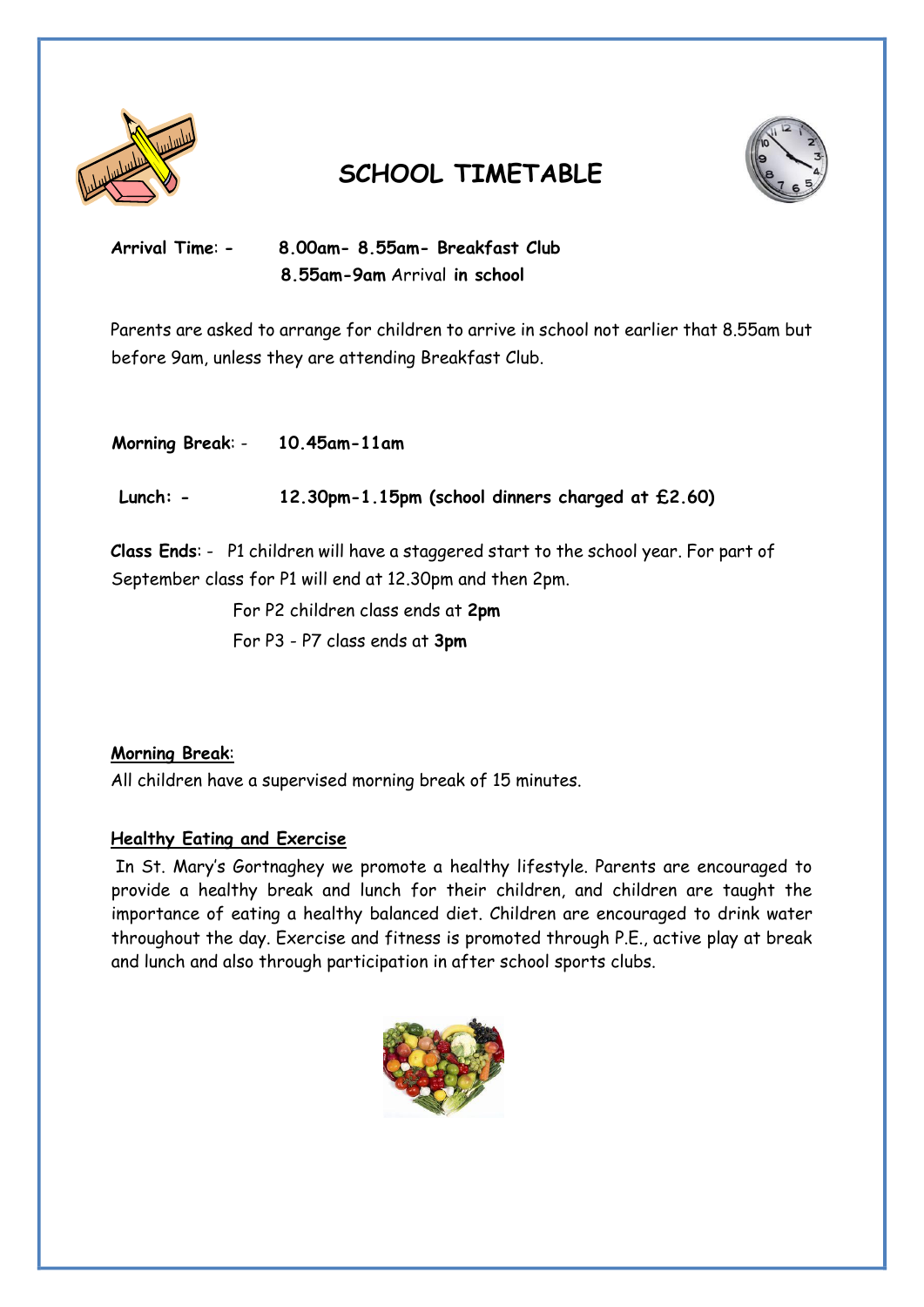## **SCHOOL UNIFORM**

St Mary's, Gortnaghey Primary School has a uniform. The uniform has a School Logo, which represents the school family of St Mary's Gortnaghey. It comprises of:

Pale blue shirt/blouse Navy trousers/skirt Royal Blue V-necked jumper Blue striped tie

### **Summer Uniform**

Yellow polo shirt Navy shorts Blue checked dress

## **Uniform available from:** Groggans, Dungiven Jon Paul Fashions Limavady

## **PE Kit**

At the current time, due to COVID-19 regulations, children wear their PE uniform to school on P.E. days.

**All clothes, especially anoraks, coats and slippers must be marked or labelled with the child's name.** 

## **STARTING SCHOOL**

Making a good start at primary school is very important. Children need to feel content and secure in their new environment, to build a good relationship with the class teacher and to be able to interact with the other children in the class.

Primary One children will be introduced gradually to school life. During this time parents will be given an insight into how school operates and an idea of the types of activities their child will be engaged in during their child's first year at school.

During September the teacher will observe your child to identify what he/she knows, understands and can do. This will allow us to recognise progress throughout the year. We work closely with parents for the benefit of the children. Parents have many opportunities throughout the year to meet the class teacher and discuss progress.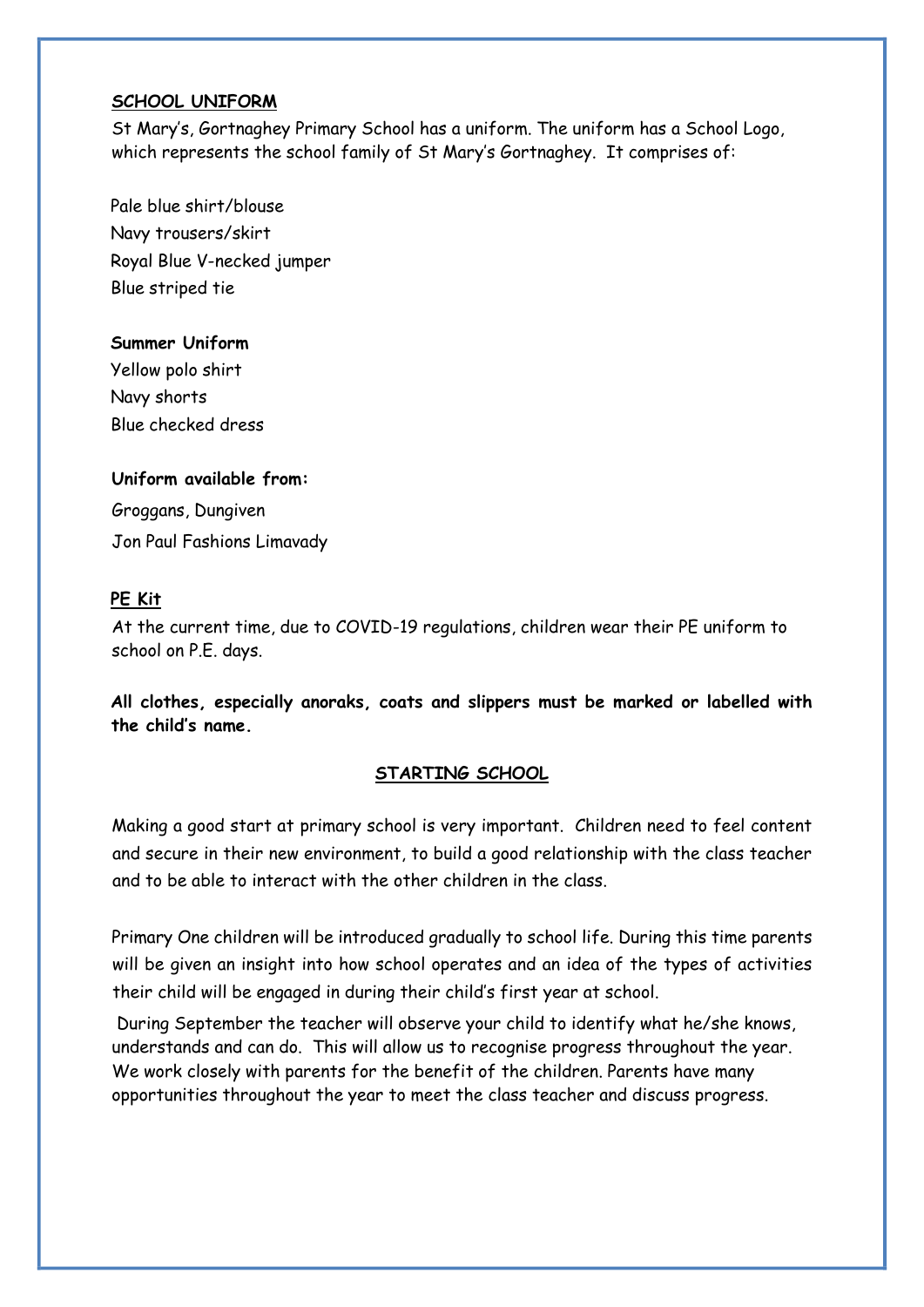## **CHILD PROTECTION POLICY STATEMENT**

We have a primary responsibility for the care, welfare and safety of all the children in our care. We aim to provide a caring, supportive and safe environment where individuals are valued for their unique talents and abilities, an environment in which all our children can learn and develop to their full potential. The welfare of the child is our paramount consideration. For 2021-2022 the Designated Teacher for Child Protection is Mrs G. McIlvar and the Deputy Designated Teacher is Mrs C. Walsh.



## **Religious Education**

The religious ethos of our school provides an environment in which Catholic principles are the guide to all activities. These principles are reflected in the School Mission Statement.

Our Catholic ethos is created through formal and informal religious education. The children follow a structured religious programme entitled 'Grow In Love' supplemented by material from the Diocesan Religious Adviser and the school chaplains. An RSE (Relationship and Sexual Education) component is also included.

Children also experience and participate in a range of special Liturgical celebrations throughout the year. Parents and members of the local community are invited to attend these liturgies.

The promotion of good relationships within the school and between parents and the school and the fostering of the partnership between the home, parish and school contributes to the creation of the overall Catholic ethos of St. Mary's Gortnaghey Primary School.



## **HOME SCHOOL PARTNERSHIP**

School is a community and how we interact with each other is important for the overall happiness of the school. We encourage the whole school community to treat everyone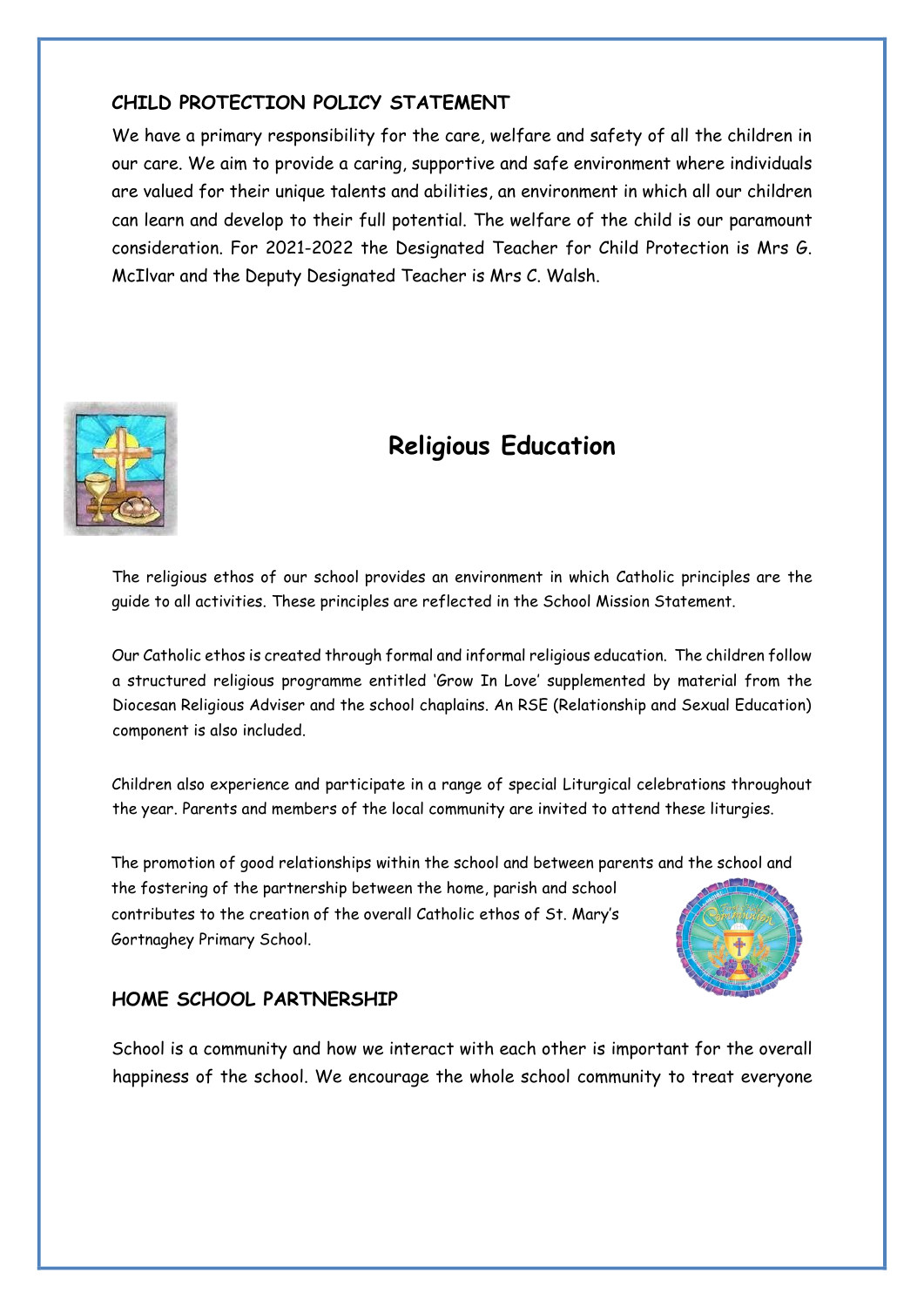with respect and dignity. Children are taught to respect themselves and to show this self-respect in the way they go about their day-to-day activities in work and play.

Children are also taught to respect others by: -

- Following school /class rules that are made to allow all children to work and play in a secure and contented environment;
- Following the directions given by those in authority;

Teachers and parents work in partnership to help the child develop and to become a caring and considerate person both within and outside the school.

Should the unlikely need for a child's suspension or expulsion arise, we shall follow the procedures laid down by the Council for Catholic Maintained Schools. Acceptance for admission to the school implies parents' acceptance of our school's Behaviour Policy.



We believe that parents have a fundamental role to play in helping children to learn. Parents' support is essential in working with the school for your child's benefit. We encourage parental participation in various ways. Parents may contact the Principal with any queries or concerns. We will do all we can to keep parents well informed about what and how their children learn and about life in school. We do this in a variety of ways:

- PRIMARY ONE INDUCTION MORNINGS
- PARENT/ TEACHER MEETINGS
- PARENT INFORMATION EVENINGS
- PARENT WORKSHOPS
- ANNUAL REPORTS
- **SCHOOL WEBSITE**
- SCHOOL FACEBOOK PAGE
- SCHOOL NEWSLETTER
- SEESAW APP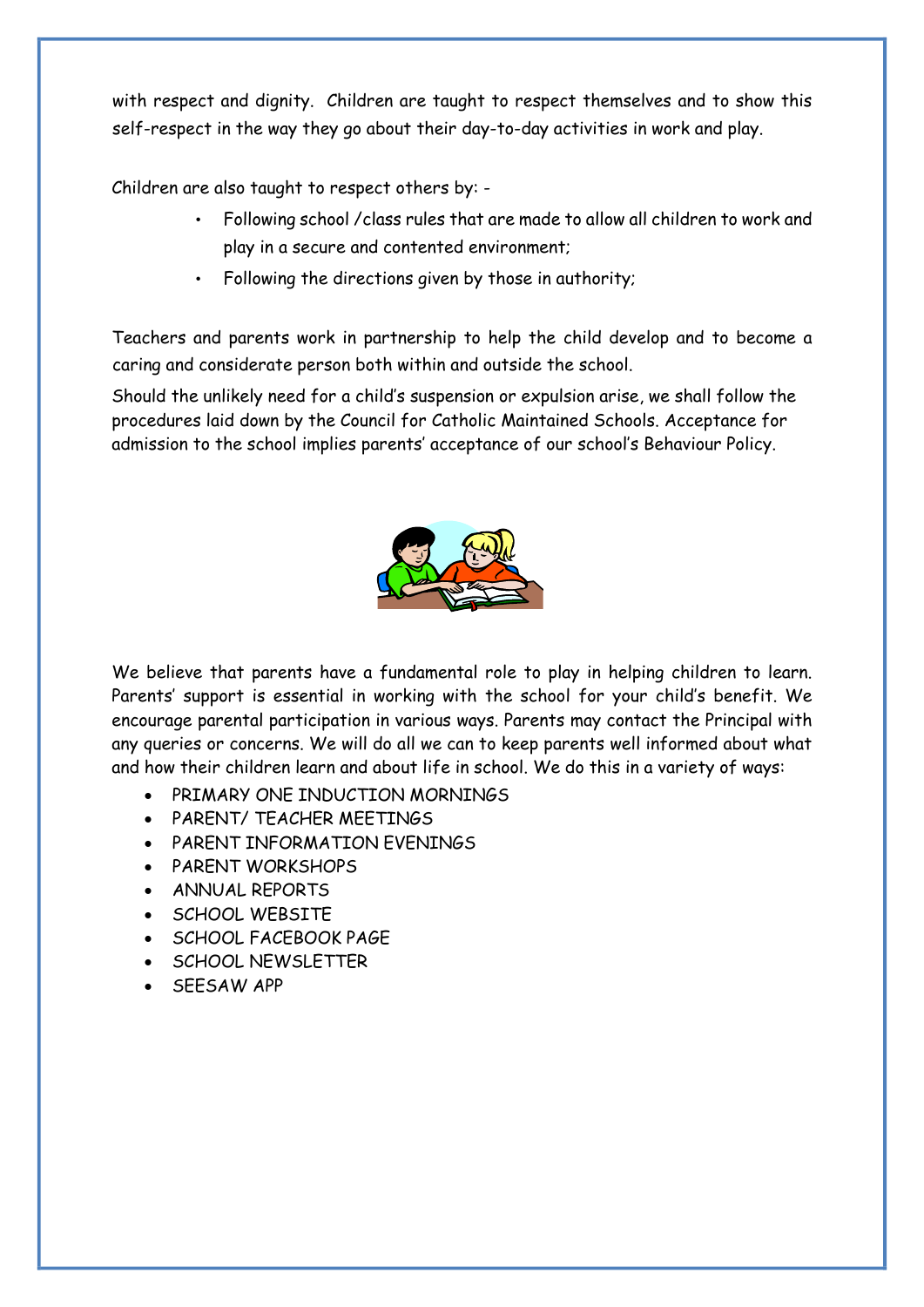## **THE CURRICULUM**

"THE NORTHERN IRELAND CURRICULUM AIMS TO EMPOWER YOUNG PEOPLE TO ACHIEVE THEIR POTENTIAL AND TO MAKE INFORMED AND RESPONSIBLE DECISION THROUGHOUT THEIR LIVES."

It has three objectives. These are:

1. To develop the young person as an individual.

2. To develop the young person as a contributor to Society.

3. To develop the young person as a contributor to the Economy and Environment.

St. Mary's Gortnaghey Primary School is aware of its statutory obligation to deliver the Northern Ireland Primary curriculum to all pupils. The Curriculum is made up of a range of Learning Areas which foster attitudes and dispositions. These incorporate Assessment For Learning which aims to promote and encourage learning experiences.

WHOLE CURRICULUM SKILLS AND CAPABILITIES FORMALLY ASSESSED SKILLS

Thinking, Problem Solving and Decision Making Managing Information Being Creative Working with Others Self-Management

Communication Using Mathematics Using ICT

#### LEARNING AREAS

Religious Education Language and Literacy **Numeracy** Personal Development and Mutual Understanding The World Around Us Physical Education The Arts

The pupils of St. Mary's Gortnaghey Primary School have many opportunities to enjoy practical and challenging lessons. Children learn best when engaged in active lessons.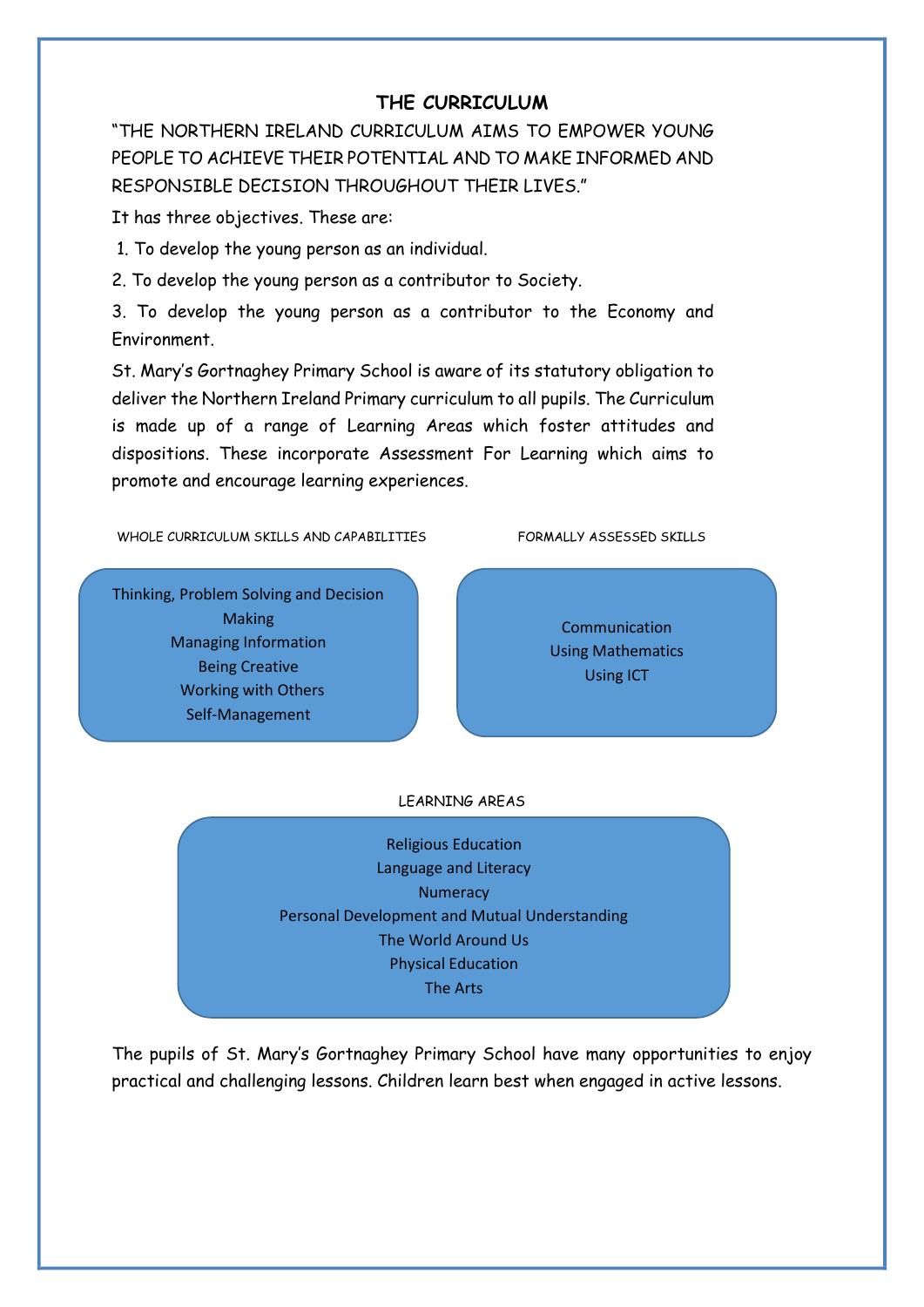

## **OUT-OF-SCHOOL AND AFTER SCHOOL ACTIVITIES**

Many activities take place out of normal school hours. A wide programme of educational visits is also in place for all classes.

• All education visits are planned so as to help broaden the children's experiences and to enrich the delivery of the curriculum.

We currently offer a variety of after school activities. They include:

 \*Multi Sports Club \*Camogie \*Skills Schools \*Gaelic Football \*Booster Clubs \*Dance

## **Road Safety**

The Governors and Staff of our school believe that we have an important role to play in helping to reduce tragedies on the roads. We believe in educating for life in a very real sense and see Road Safety Education as a basic life skill. We promote this through the cross curricular work and by playing a full part in approved Road Safety Schemes. Our school has a Bronze SUSTRANS School Mark.

## **Assessment**

All children are continually assessed to enable appropriate planning and in order to provide appropriate feed back to children and parents. This assessment can take many forms:

- Work is regularly marked and positive comments are written.
- Discussion continually takes place between the teacher and child.
	- Children's self-evaluation
		- Standardised tests
	- End of Key Stage Assessment (Primary 4 and Primary 7)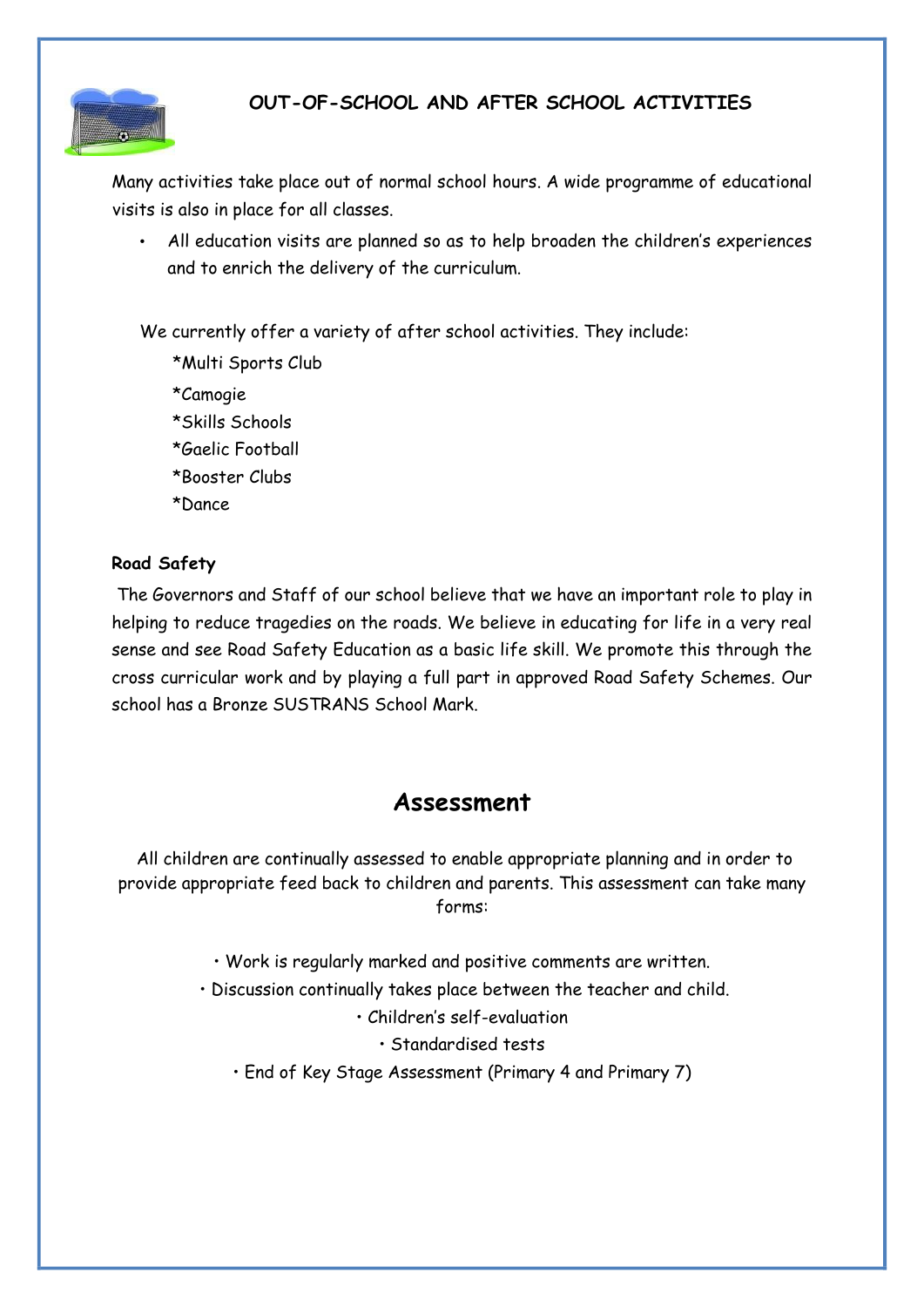#### **Transfer Arrangements**

At the end of P7 Key Stage 2 when pupils are transferring to Post Primary Schools the school will follow the arrangements as stipulated by the Education Authority. Children transfer to a number of Post Primary Schools in the local area.

### **Pupil Performance**

The aim of St. Mary's Gortnaghey Primary School is to ensure that every child reaches their full potential. We work closely with the parents to achieve this aim.

### **Special Educational Needs Provision**

St. Mary's Gortnaghey Primary School is an inclusive school. We provide a caring, respectful, creative, welcoming and safe environment in which staff, family and community strive to prepare confident, well-informed, lifelong learners and responsible citizens. We help our pupils develop an understanding of the value of diversity. Care is taken at all times to match the curricular provision for all children to their particular stage of development and to take account of any particular difficulties or special talent, which they show. Where provision, beyond what can be given by the class teacher is required, every attempt is made to provide appropriate help via extra support.

#### **Homework**

It is part of school policy that all children are asked to do homework.

Homework provides an important link between home and school. It gives parents an opportunity to see what is happening in school and to share in their children's learning experiences. It also provides an opportunity for children to develop further independence in their own work. We encourage parents to become involved in their children's homework and ensure it is completed each night. We also encourage children to take responsibility for their own homework and learning. Parents should contact the school if there are any difficulties concerning homework.

### **ORGANISATION OF LEARNING**

In St Mary's Gortnaghey PS pupils are taught in composite classes.

The organisation of these classes is reviewed annually so that the needs of the children are met.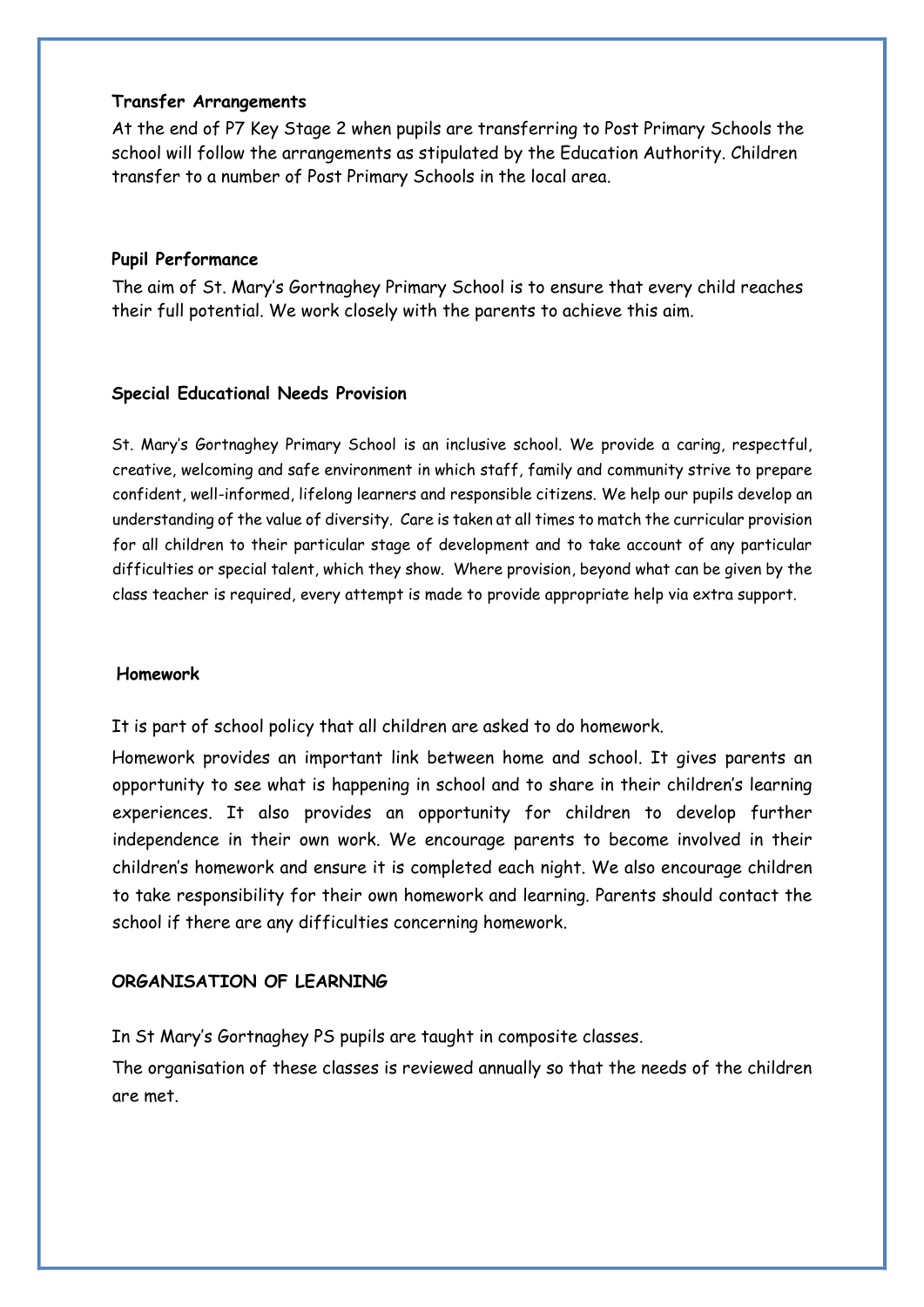## **APPLYING FOR A PLACE AT ST MARY'S GORTNAGHEY PS**

Parents who wish to enrol their child at St. Mary's Gortnaghey PS should:-

- Read the Primary Admissions Guide on the EANI website; [www.eani.org.uk](file://///2036458-FS01/TeachersFolders$/gmcilvar679/Downloads/www.eani.org.uk) The guide will help parents understand more about the application process and what to expect when applying for a place in primary school.
- Application forms can be completed online using the primary admissions portal. This opens at **12 noon on Monday 10th January 2022** and closes on **Friday 28th January 2022 at 12 noon.**

More information can be found from the Primary School Admissions Team. The email address is:

[primaryadmissions@eani.org.uk](file://///2036458-FS01/TeachersFolders$/gmcilvar679/Downloads/primaryadmissions@eani.org.uk)

The Admission Criteria that will be used by the Board of Governors in selecting children for admission to the school is given below.

Priority shall be given to children resident in Northern Ireland.

- 1 Children of compulsory school age who normally reside in the following areas of the Parish of Dungiven Gortnaghey, Derryard, Drum, Ardinariff, Ballygudden, Flanders, Bovevagh, Derrylane, Killyblight, Ballyhargan.
- 2 Children of compulsory school age from other areas.

In the event of over-subscription to any one of the criteria, taken in order, the following Sub-Criteria will be applied in the ORDER SET DOWN. If over-subscribed in any one of the Sub-Criteria, taken in order, final selection will be on the basis of the closeness of the home to the school as measured by shortest walking distance.

- (a) children who have brothers/sisters (half-brother/sister) presently enrolled in the school;
- (b) children whose parent/guardian, brother/sister (half-brother/sister) are prior pupils of the school;
- (c) children whose parent/guardian is presently a permanent member of the school teaching/ancillary/auxiliary staff.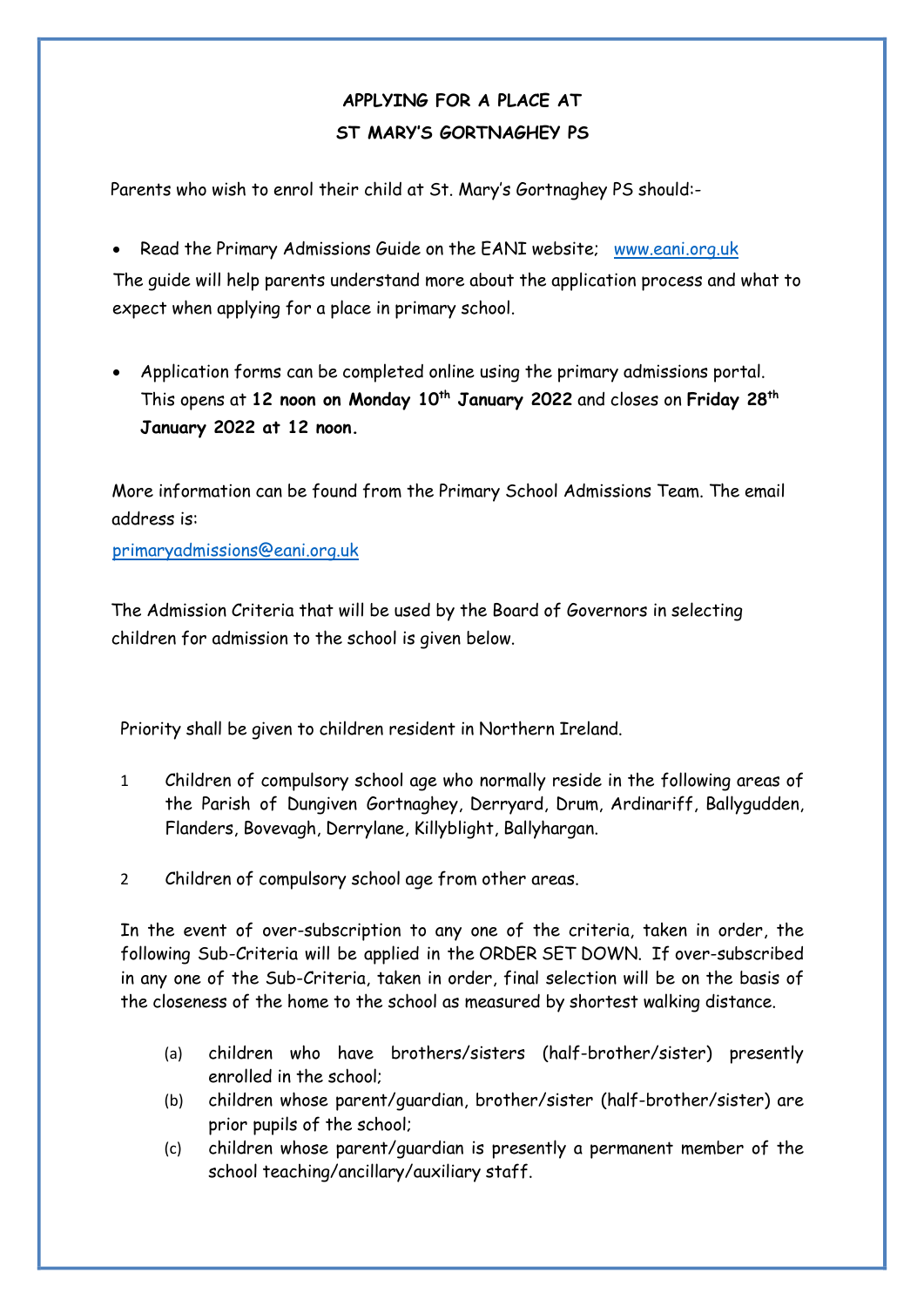| Applications and Admissions to Primary 1 |                           |                         |
|------------------------------------------|---------------------------|-------------------------|
| Year                                     | <b>Total Applications</b> | <b>Total Admissions</b> |
| 2018/19                                  | 12                        | 12                      |
| 2019/20                                  | 12                        | 12                      |
| 2020/21                                  |                           | 10                      |



### **Charging and Remissions Policy**

In line with the requirements of the Northern Ireland Education Reform Order 1989, it is the policy of the Board of Governors to:

- maintain the right to free school education for all children;
- establish that activities organised wholly or mainly during school time should be available to all children;
- require parents to pay charges for board and lodging for their children on residential trips, taking account of any relevant remission arrangement;
- confirm its right to invite voluntary contributions for the benefit of the school or in support of activities organised by the school;
- make charges in respect of optional extras, as determined by the Board of Governors.

## **PFA**

In St. Mary's Gortnaghey Primary School there is a strong Parents and Friends Association. The PFA organise many very successful events. These events raise much needed funds which enhance the educational experiences of our pupils. The committee is a voluntary group of parents who are willing to work on behalf of all parents, to plan fundraising events throughout the school year.